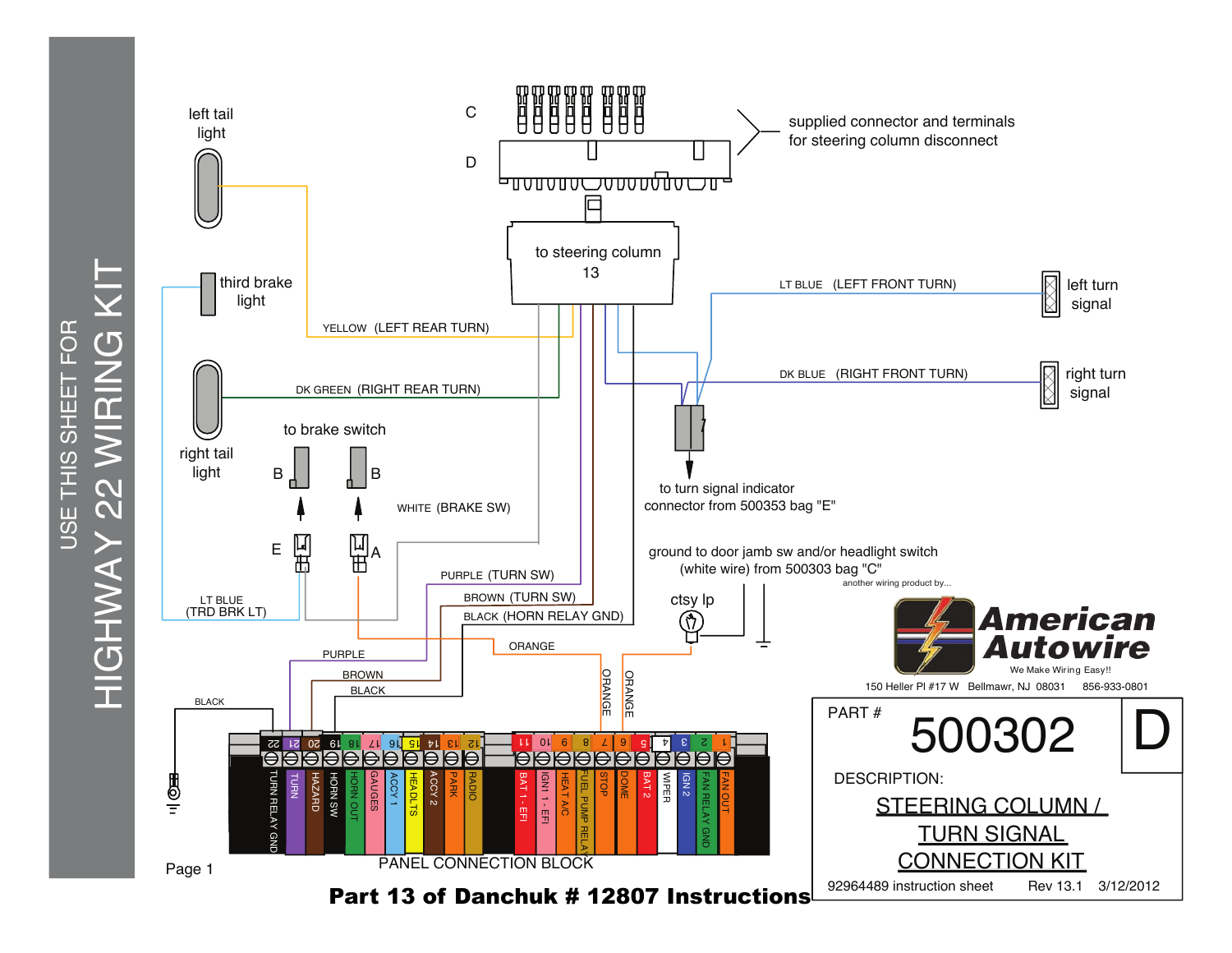## INSTALLATION INSTRUCTIONS:

This kit has a GM steering column connector supplied on the wires. This connector will plug into most GM columns for 1969-1974 (along with most aftermarket columns) If your existing column connector does not match the connector on this kit, install the mating connector "D" and terminals "C" which are supplied, as shown on page 1. Install the remaining wires as follows:

| <b>WIRE COLOR</b>    | <b>CIRCUIT</b>               | <b>INSTALLATION</b>                                                                                                                                                                                                                                                                                                |
|----------------------|------------------------------|--------------------------------------------------------------------------------------------------------------------------------------------------------------------------------------------------------------------------------------------------------------------------------------------------------------------|
| <b>YELLOW</b>        | <b>LEFT TAIL LAMP</b>        | Route and connect this wire to your left tail light (stop, and turn location)                                                                                                                                                                                                                                      |
| DK GREEN             | <b>RIGHT TAIL LAMP</b>       | Route and connect this wire to your right tail light (stop, and turn location)                                                                                                                                                                                                                                     |
| LT BLUE              | LEFT FRONT TURN              | Route and connect this wire to the left front turn signal lamp (turn location)                                                                                                                                                                                                                                     |
| DK BLUE              | <b>RIGHT FRONT TURN</b>      | Route and connect this wire to the right front turn signal lamp (turn location)                                                                                                                                                                                                                                    |
| <b>ORANGE</b>        | <b>BRAKE SWITCH FEED IN</b>  | Install the single female terminal "A" and connector "B". Plug this wire into your brake switch. Route the<br>other end of this wire to the panel, cut to length, and insert it into the "STOP" location on the panel.                                                                                             |
| ORANGE               | <b>12V BATTERY</b>           | Connect one end to the panel "DOME" location, route the other end to feed the dome/ctsy lamps. The ground side of<br>the csty/dome lamp circuit is connected to the white wire from the headlight switch, and the door jamb switch.                                                                                |
| <b>WHITE</b>         | <b>BRAKE SWITCH FEED OUT</b> | Route this wire to the brake switch and cut to length, if you are using a third brake light, do not terminate yet<br>(see LT BLUE wire below). If you are not using a third brake light, use the supplied terminal "A" and connector<br>"B", and plug into your brake sw itch.                                     |
| LT BLUE              | THIRD BRAKE LIGHT            | If you are not using a third brake light, ignore the installation of this wire. Otherwise, connect this wire to the WHITE<br>"Brake switch feed out" wire above using the supplied terminal "E" and connector "B" and plug into the brake<br>switch. Route the other end of LT BLUE wire to the third brake light. |
| <b>BLACK</b>         | <b>HORN RELAY GROUND</b>     | Route this wire to the panel and insert it into the "HORN SW" location on panel.                                                                                                                                                                                                                                   |
| <b>PURPLE</b>        | TURN SIGNAL FLASHER          | Route this wire to the panel and insert it into the "TURN SW" location on panel.                                                                                                                                                                                                                                   |
| <b>BROWN</b>         | <b>HAZARD FLASHER</b>        | Route this wire to the panel and insert it into the "HAZARD" location on panel.                                                                                                                                                                                                                                    |
| LT BLUE /<br>DK BLUE | <b>TURN SIGNAL INDICATOR</b> | Plug this wire into the 2 position connector in the 500353 kit.                                                                                                                                                                                                                                                    |
| <b>BLACK</b>         | <b>TURN RELAY GROUND</b>     | Route this wire to the panel and insert it into the "TURN RELAY GND" location on panel. Connect the<br>other end to a good chassis ground.                                                                                                                                                                         |



**Instructions** 

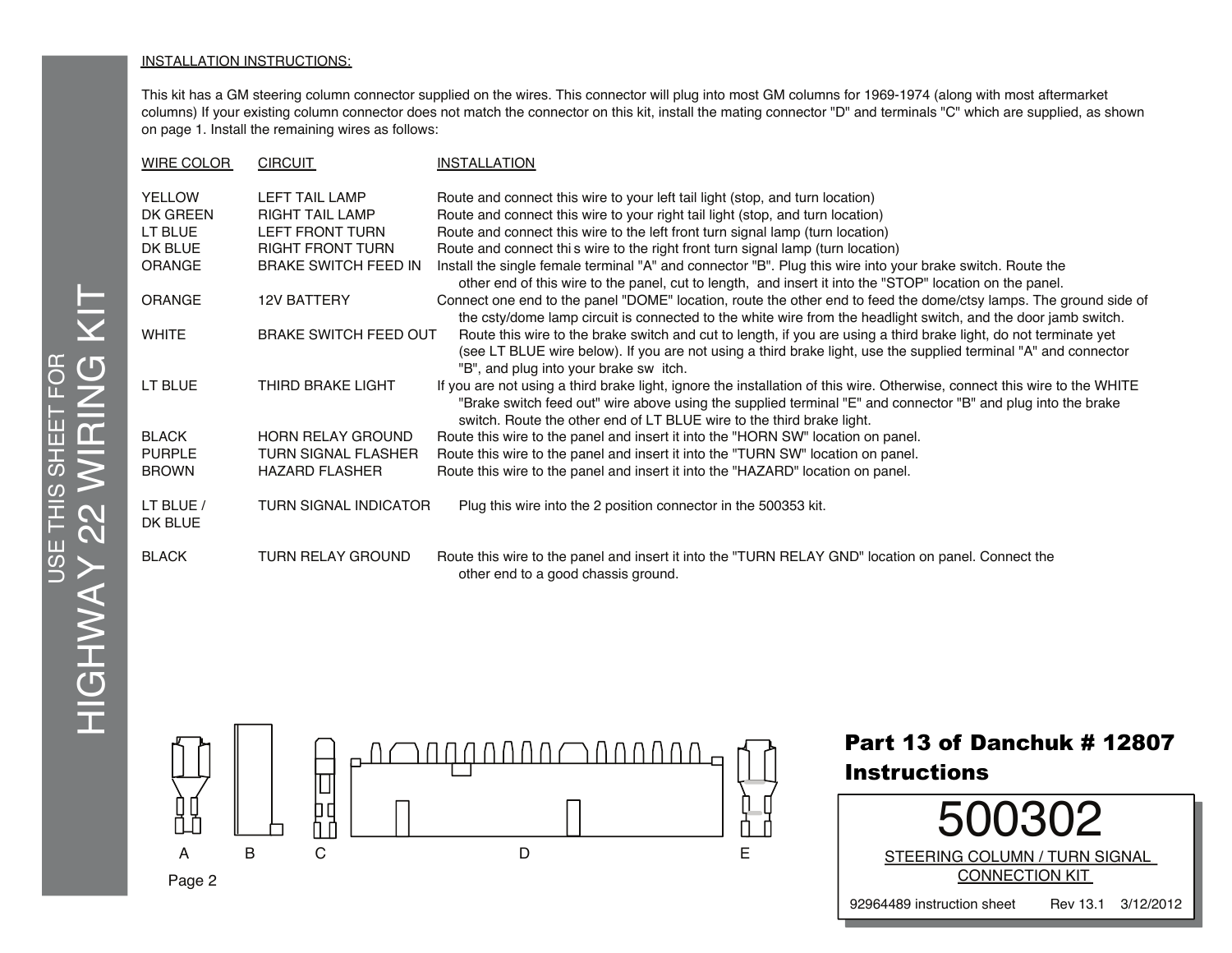

Part 13 of Danchuk # 12807 Instructions